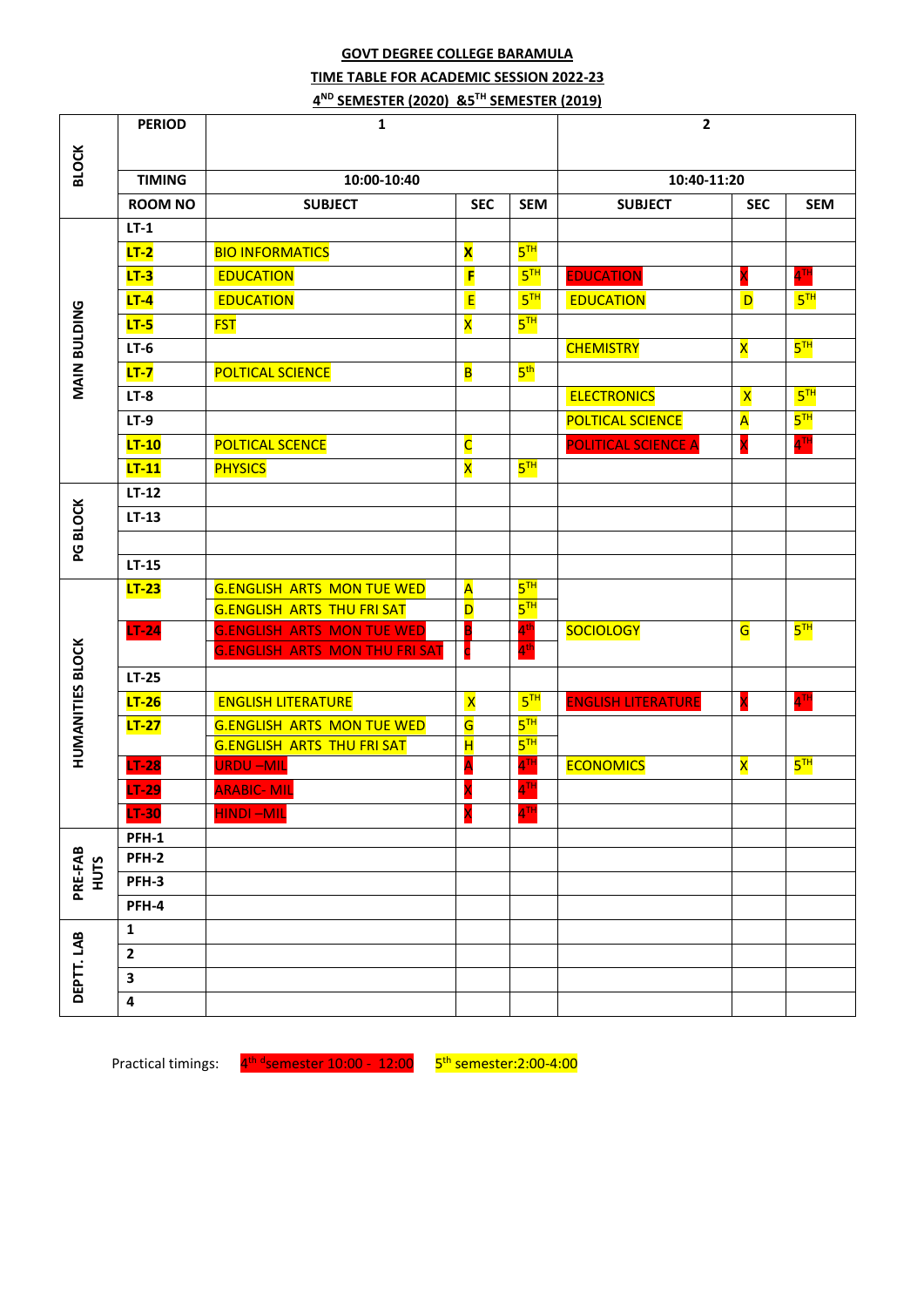## **GOVT DEGREE COLLEGE BARAMULA TIME TABLE FOR ACADEMIC SESSION 2022-23 4 ND SEMESTER (2020) &5 TH SEMESTER (2019)**

|                         | <b>PERIOD</b>  | 3                            |                          |                                | $\overline{\mathbf{4}}$                       |                                         |                   |  |
|-------------------------|----------------|------------------------------|--------------------------|--------------------------------|-----------------------------------------------|-----------------------------------------|-------------------|--|
| <b>BLOCK</b>            |                |                              |                          |                                |                                               |                                         |                   |  |
|                         | <b>TIMING</b>  | 11:20-12:00                  |                          |                                |                                               |                                         |                   |  |
|                         | <b>ROOM</b>    | <b>SUBJECT</b>               | <b>SEC</b><br><b>SEM</b> |                                | <b>SUBJECT</b>                                | 12:00-12:40<br><b>SEC</b><br><b>SEM</b> |                   |  |
|                         | <b>NO</b>      |                              |                          |                                |                                               |                                         |                   |  |
|                         | $LT-1$         | <b>ZOOLOGY</b>               | $\overline{A}$           | 5 <sup>TH</sup>                |                                               |                                         |                   |  |
|                         | $LT-2$         | <b>BIOTECHNOLOGY</b>         | X                        | 4 <sup>TH</sup>                |                                               |                                         |                   |  |
|                         | $LT-3$         |                              |                          |                                |                                               |                                         |                   |  |
|                         | $LT-4$         |                              |                          |                                |                                               |                                         |                   |  |
|                         | $LT-5$         |                              |                          |                                |                                               |                                         |                   |  |
| MAIN BULDING            | $LT-6$         |                              |                          |                                | <b>CHEMISTRY</b>                              | X                                       | $4^{TH}$          |  |
|                         | $LT-7$         |                              |                          |                                | <b>ELECTRONICS</b>                            |                                         | 4 <sup>TH</sup>   |  |
|                         | $LT-8$         | PUNJABI LITERATURE           | X                        | $4$ <sup>TH</sup>              | <b>BOTANY</b>                                 | A                                       | 5 <sup>TH</sup>   |  |
|                         | $LT-9$         | <b>ZOOLOGY</b>               | $\overline{B}$           | 5 <sup>TH</sup>                | <b>BOTANY</b>                                 | $\overline{\mathbf{B}}$                 | $5^{TH}$          |  |
|                         | $LT-10$        | <b>PSYCHOLOGY</b>            | X                        | $4^{TH}$                       |                                               |                                         |                   |  |
|                         | $LT-11$        | <b>FST</b>                   | X                        | $4$ <sup>TH</sup>              |                                               |                                         |                   |  |
|                         | $LT-12$        | <b>MATHEMATICS</b>           | X                        | $4^{\text{TH}}$                |                                               |                                         |                   |  |
|                         | $LT-13$        |                              |                          |                                | <b>MATH</b>                                   |                                         | 5 <sup>TH</sup>   |  |
| PG BLOCK                | $LT-14$        | <b>STATISTICS</b>            | $\overline{\mathsf{x}}$  | $5^{\overline{1}\overline{1}}$ | <b>PSYCHOLOGY</b>                             |                                         | 5 <sup>TH</sup>   |  |
|                         | $LT-15$        |                              |                          |                                |                                               |                                         |                   |  |
|                         | $LT-23$        | <b>SOCIOLOGY</b>             | $\overline{A}$           | 5 <sup>TH</sup>                | <b>HISTORY</b>                                |                                         | 5 <sup>TH</sup>   |  |
|                         | $LT-24$        | <b>HISTORY</b>               |                          | $4^{TH}$                       | <b>URDU LITERATURE</b>                        |                                         |                   |  |
| <b>HUMANITIES BLOCK</b> | $LT-25$        | <b>SOCIOLOGY</b>             | D                        | 5 <sup>TH</sup>                | <b>GENERAL ENGLISH</b><br><b>COMMERCE MTW</b> | X                                       | 5 <sup>TH</sup>   |  |
|                         | $LT-26$        |                              |                          |                                |                                               |                                         |                   |  |
|                         | $LT-27$        | <b>GENERAL ENGLISH MTW</b>   | E                        | 5 <sup>TH</sup>                | <b>ARABIC LITERATURE</b>                      |                                         |                   |  |
|                         |                | <b>GENERAL ENGLISH TFS</b>   | B                        | 5 <sup>TH</sup>                |                                               |                                         |                   |  |
|                         | $LT-28$        | <b>URDU LITERATURE</b>       | X                        | 4 <sup>TH</sup>                | <b>SOCIOLOGY</b>                              | X                                       | $4$ <sup>TH</sup> |  |
|                         | LT 29          | <b>ARABIC LITERATUE</b>      | X                        | $4^{\text{TH}}$                | <b>ECONOMICS</b>                              | X                                       | $4$ <sup>TH</sup> |  |
|                         | $LT-30$        | <b>PHILOSOPHY</b>            | $\overline{\mathsf{x}}$  | 5 <sup>TH</sup>                | <b>PUNJABI LITERATURE</b>                     |                                         | 5 <sup>TH</sup>   |  |
|                         | PFH-1          |                              |                          |                                |                                               |                                         |                   |  |
|                         | <b>PFH-2</b>   |                              |                          |                                |                                               |                                         |                   |  |
|                         | PFH-3          |                              |                          |                                |                                               |                                         |                   |  |
| PRE-FAB HUTS            | PFH-4          |                              |                          |                                |                                               |                                         |                   |  |
|                         | 1              | <b>CLINICAL BIOCHEMISTRY</b> | X                        | 4 <sup>TH</sup>                |                                               |                                         |                   |  |
| DEPTT.LAB               | $\overline{2}$ |                              |                          |                                |                                               |                                         |                   |  |
|                         | 3              |                              |                          |                                |                                               |                                         |                   |  |
|                         | 4              |                              |                          |                                |                                               |                                         |                   |  |

Practical timings: 4<sup>th d</sup>semester 10:00 - 12:00 5<sup>th</sup> semester:2:00-4:00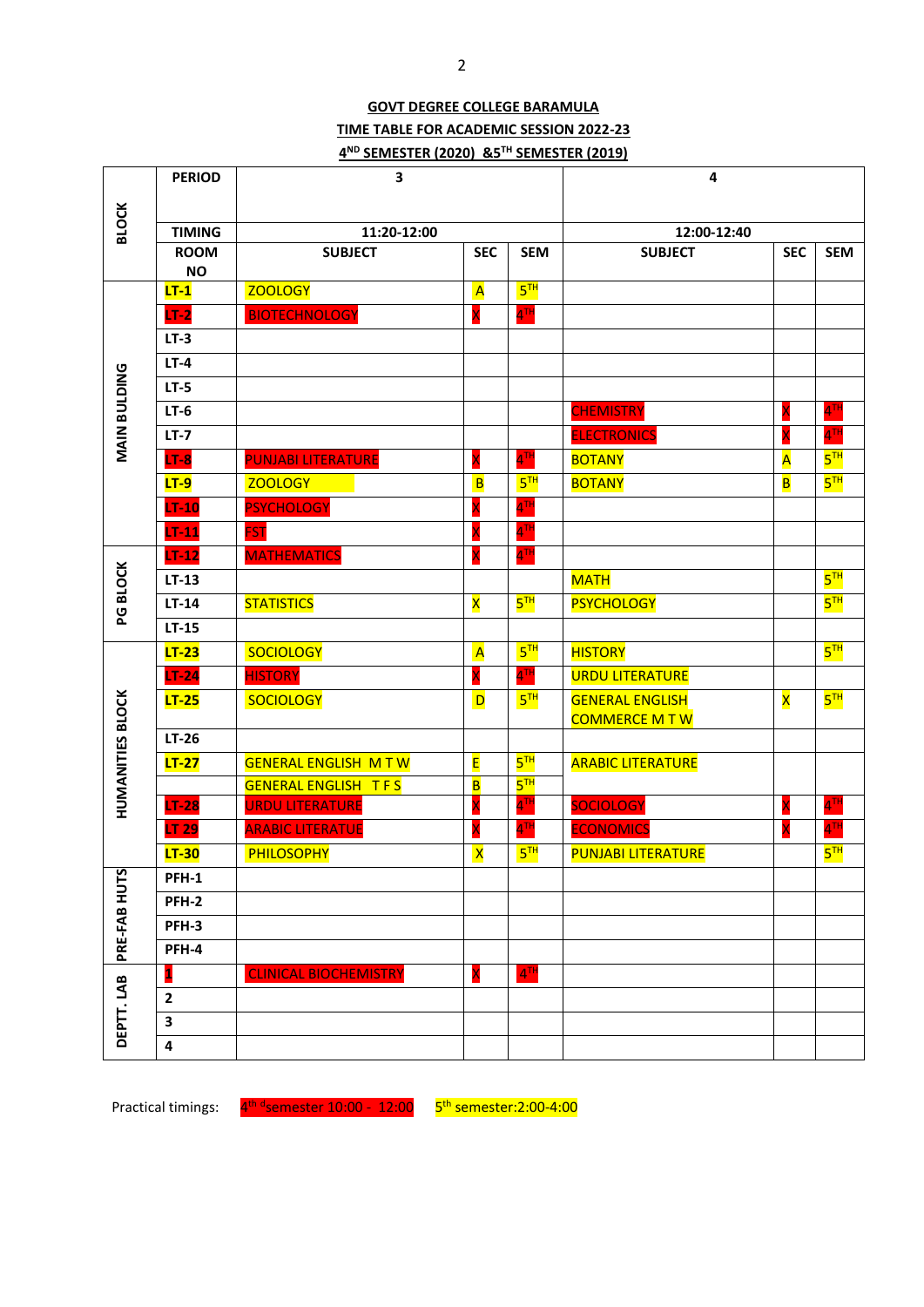### **GOVT DEGREE COLLEGE BARAMULA TIME TABLE FOR ACADEMIC SESSION 2022-23 4 ND SEMESTER (2020) &5 TH SEMESTER (2019)**

|                         | <b>PERIOD</b>            | 5                                                  |                         |                                    | 6                         |                         |                   |
|-------------------------|--------------------------|----------------------------------------------------|-------------------------|------------------------------------|---------------------------|-------------------------|-------------------|
|                         |                          |                                                    |                         |                                    |                           |                         |                   |
| <b>BLOCK</b>            | <b>TIMING</b>            | 12:40-01:20                                        |                         |                                    | 01:20-02:00               |                         |                   |
|                         | <b>ROOM</b><br><b>NO</b> | <b>SUBJECT</b>                                     | <b>SEC</b>              | <b>SEM</b>                         | <b>SUBJECT</b>            | <b>SEC</b>              | <b>SEM</b>        |
|                         | $LT-1$                   | <b>PRESERVATION OF FRUITS / MTS</b>                | A                       | 5 <sup>TH</sup>                    | <b>BIOTECHNOLOGY</b>      |                         | 5 <sup>TH</sup>   |
|                         | $LT-2$                   |                                                    |                         |                                    | <b>SOCIAL WORK</b>        | $\overline{\mathsf{x}}$ | $5^{\text{TH}}$   |
|                         | $LT-3$                   |                                                    |                         |                                    | <b>ZOOLOGY</b>            | X                       | $4$ <sup>TH</sup> |
|                         | $LT-4$                   | <b>GUIDANCE AND COUNSELLING</b>                    | X                       | 5 <sup>TH</sup>                    |                           |                         |                   |
|                         | $LT-5$                   |                                                    |                         |                                    | <b>COMPUTER APP</b>       | $\overline{\mathbf{x}}$ | 5 <sup>TH</sup>   |
| MAIN BULDING            | $LT-6$                   |                                                    |                         |                                    | <b>MCVP</b>               | $\overline{\mathsf{x}}$ | 5 <sup>TH</sup>   |
|                         | $LT-7$                   |                                                    |                         |                                    | $ \mathsf{T} $            | $\overline{\mathbf{x}}$ | 5 <sup>TH</sup>   |
|                         | $LT-8$                   | <b>GUIDANCE AND COUNSELLING</b>                    |                         | 5 <sup>TH</sup>                    | <b>IFF</b>                |                         | 5 <sup>TH</sup>   |
|                         | <b>LT-9</b>              | <b>DEMOCRATIC AWARENESS</b>                        |                         | $5^{TH}$                           |                           |                         |                   |
|                         | $LT-10$                  | <b>BOTANY</b>                                      | X                       | $4$ <sup>TH</sup>                  |                           |                         |                   |
|                         | $LT-11$                  | <b>PRESERVATION OF FRUITS / TFS</b>                | B                       | 5 <sup>TH</sup>                    |                           |                         |                   |
|                         | $LT-12$                  | <b>GUIDANCE AND COUNSELLING</b>                    | $\overline{\mathsf{x}}$ | 5 <sup>TH</sup>                    |                           |                         |                   |
|                         | $LT-13$                  | <b>MATHEMATICAL ECONOMICS</b>                      |                         | 5 <sup>TH</sup>                    |                           |                         |                   |
| PG BLOCK                | $LT-14$                  | <b>STATISTICS</b>                                  |                         | $4^{\mathsf{TH}}$                  |                           |                         |                   |
|                         | $LT-15$                  |                                                    |                         |                                    |                           |                         |                   |
|                         | $LT-23$                  | <b>GENERAL ENGLISH MED TFS</b>                     | $\overline{A}$          | 5 <sup>TH</sup>                    |                           |                         |                   |
|                         |                          | <b>GENERAL ENGLISH MEDICAL</b><br><b>MTW</b>       | B                       | 5 <sup>TH</sup>                    |                           |                         |                   |
|                         | $LT-24$                  |                                                    |                         |                                    |                           |                         |                   |
|                         | $LT-25$                  | <b>ENGLISH WRITING SKILLS / MTW</b>                |                         | 5 <sup>TH</sup>                    |                           |                         |                   |
| <b>HUMANITIES BLOCK</b> |                          | <b>GENERAL ENGLISH N MED</b><br><b>MEDICAL/TFS</b> |                         | 5 <sup>TH</sup>                    |                           |                         |                   |
|                         | $LT-26$                  | <b>GENERAL ENGLISH</b>                             | A                       | $4$ <sup>TH</sup>                  |                           |                         |                   |
|                         | $LT-27$                  | <b>URDU MIL</b>                                    | B                       | $4^{TH}$                           | <b>URDU MIL</b>           | $\mathsf{C}$            | 4 <sup>TH</sup>   |
|                         | $LT-28$                  | <b>PHILOSOPHY</b>                                  |                         | $4$ <sup>TH</sup>                  |                           |                         |                   |
|                         | $LT-29$                  | SOCIOLOGY OF DEVELOPMENT                           |                         | 5 <sup>TH</sup>                    |                           |                         |                   |
|                         | $LT-30$                  | <b>URDU SKILL</b>                                  |                         | 5 <sup>TH</sup>                    |                           |                         |                   |
|                         | PFH-1                    |                                                    |                         |                                    | <b>ANTHROPOLOGY</b>       | $\overline{\mathbf{x}}$ | 5 <sup>TH</sup>   |
|                         | PFH-2                    |                                                    |                         |                                    |                           |                         |                   |
| PRE-FAB HUTS            | PFH-3                    |                                                    |                         |                                    |                           |                         |                   |
|                         | PFH-4                    |                                                    |                         |                                    |                           |                         |                   |
|                         |                          | <b>FUNCTIONAL ENGLISH</b>                          | $4^{\text{TH}}$         |                                    | <b>FUNCTIONAL ENGLISH</b> | $\mathsf{X}% _{0}$      | 5 <sup>TH</sup>   |
|                         | $\overline{2}$           |                                                    |                         |                                    |                           |                         |                   |
| DEPTT.LAB               | $\overline{\mathbf{3}}$  |                                                    |                         |                                    |                           |                         |                   |
|                         | 4                        |                                                    |                         |                                    |                           |                         |                   |
|                         | Practical timings:       | 4 <sup>th d</sup> semester 10:00 - 12:00           |                         | 5 <sup>th</sup> semester:2:00-4:00 |                           |                         |                   |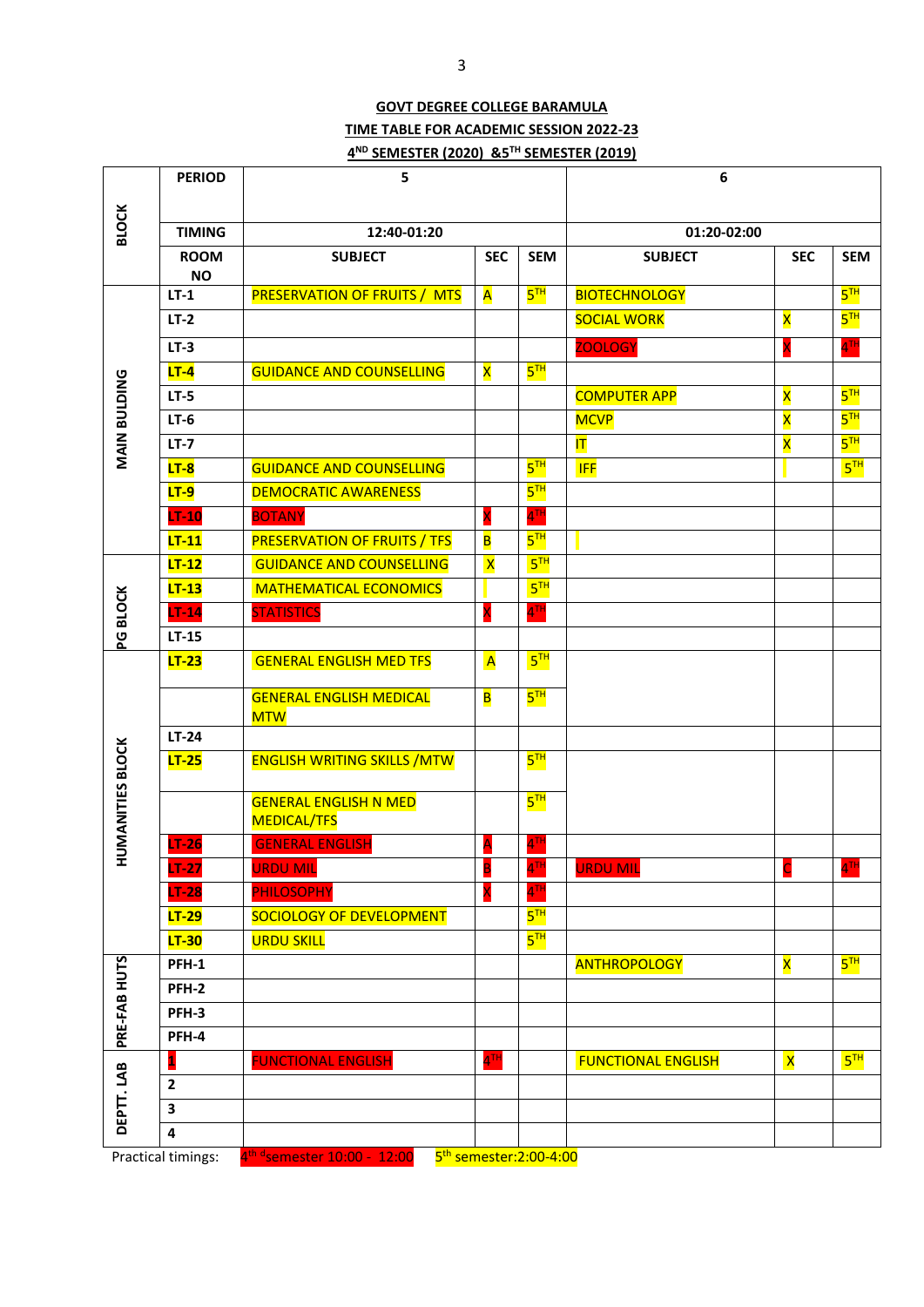# 4 **4 ND SEMESTER (2020) &5 TH SEMESTER (2019) GOVT DEGREE COLLEGE BARAMULA TIME TABLE FOR ACADEMIC SESSION 2022-23**

|                         | <b>PERIOD</b>      | 4<br>$\overline{ }$                      |                         |                                    | 8                                                 |                         |                                    |  |
|-------------------------|--------------------|------------------------------------------|-------------------------|------------------------------------|---------------------------------------------------|-------------------------|------------------------------------|--|
|                         |                    |                                          |                         |                                    |                                                   |                         |                                    |  |
| <b>BLOCK</b>            | <b>TIMING</b>      | 02:00-02:40                              | 02:40-03:20             |                                    |                                                   |                         |                                    |  |
|                         | <b>ROOM</b>        | <b>SUBJECT</b>                           | <b>SEC</b>              | <b>SEM</b>                         | <b>SUBJECT</b>                                    | <b>SEC</b>              | <b>SEM</b>                         |  |
|                         | <b>NO</b>          |                                          |                         |                                    |                                                   |                         |                                    |  |
|                         | $LT-1$             | <b>COMPUTER APPLICATIONS</b>             | X                       | $4^{\text{TH}}$                    | <b>DISASTER MANAGEMENT</b><br><b>MTW</b>          | A                       | $4$ <sup>TH</sup>                  |  |
|                         | $LT-2$             | <b>MCVP</b>                              | X                       | $4$ <sup>TH</sup>                  | <b>DISASTER MANAGEMENT TFS</b>                    | B                       | 4 <sup>TH</sup>                    |  |
|                         | $LT-3$             | <b>COMPUTER SCIENCES GE</b>              | $\overline{\mathbf{x}}$ | 5 <sup>TH</sup>                    | <b>COMPUTER APP SEC</b>                           | X                       | 4 <sup>TH</sup>                    |  |
|                         | $LT-4$             | <b>EDUCATION GE</b>                      | X                       | 5 <sup>TH</sup>                    | <b>EARLY CHILDHOOD AND CARE</b>                   | X                       | $4$ <sup>TH</sup>                  |  |
|                         | $LT-5$             | <b>POLTICAL SCIENCE GE</b>               | $\overline{\mathsf{x}}$ | $5^{\overline{1}\overline{1}}$     |                                                   |                         |                                    |  |
| MAIN BULDING            | $LT-6$             | <b>SOCIAL WORK</b>                       |                         | $4$ <sup>TH</sup>                  |                                                   |                         |                                    |  |
|                         | $LT-7$             | <b>ANTHROPOLOGY</b>                      | X                       | $4^{TH}$                           |                                                   |                         |                                    |  |
|                         | $LT-8$             | <b>IFF</b>                               |                         | $4^{\text{th}}$                    |                                                   |                         |                                    |  |
|                         | $LT-9$             | <b>BIO INFORMATICS</b>                   |                         | $4$ <sup>TH</sup>                  |                                                   |                         |                                    |  |
|                         | $LT-10$            | <b>INFORMATION TECHNOLOGY</b>            |                         | $4^{\text{Th}}$                    |                                                   |                         |                                    |  |
|                         | $LT-11$            | <b>PUBLIC ADMINISTRATION</b>             | X                       | 4 <sup>TH</sup>                    |                                                   |                         |                                    |  |
|                         | $LT-12$            |                                          |                         |                                    |                                                   |                         |                                    |  |
|                         | $LT-13$            |                                          |                         |                                    |                                                   |                         |                                    |  |
|                         | $LT-14$            | <b>PSYCHOLOGY GE</b>                     |                         |                                    | <b>DEVELOPING EMOTIONAL</b>                       | X                       | $4$ <sup>TH</sup>                  |  |
| PG BLOCK                |                    |                                          |                         |                                    | <b>COMPETENCE</b>                                 |                         |                                    |  |
|                         | $LT-15$            |                                          |                         |                                    |                                                   |                         |                                    |  |
|                         | $LT-23$            | <b>URDU LITERATURE GE</b>                | $\overline{\mathsf{x}}$ | $5^{TH}$                           | <b>GENERAL ENGLISH TFS</b>                        | Α                       | 4 <sup>TH</sup>                    |  |
|                         | $LT-24$            | <b>HISTORY GE</b>                        |                         | 5 <sup>TH</sup>                    | <b>GENERAL ENGLISH MTW</b>                        | B                       | 4 <sup>TH</sup>                    |  |
| <b>HUMANITIES BLOCK</b> | $LT-25$            |                                          |                         |                                    | <b>GENERAL ENGLISH</b>                            | $\overline{\mathsf{C}}$ | $5^{\text{TH}}$                    |  |
|                         | $LT-26$            | <b>ENGLISH LITERATURE GE</b>             |                         | $5^{\text{th}}$                    | <b>GENERAL ENGLISH</b><br><b>ENGLISH LANGUAGE</b> | F<br>X                  | 5 <sup>TH</sup><br>4 <sup>TH</sup> |  |
|                         |                    |                                          |                         |                                    | <b>TEACHING</b>                                   |                         |                                    |  |
|                         | $LT-27$            | <b>SOCIOLOGY GE</b>                      | X                       | 5 <sup>TH</sup>                    | <b>GENDER SENSITISATION</b>                       | X                       | 4 <sup>TH</sup>                    |  |
|                         | $LT-28$            | <b>PHILOSOPHY</b>                        | $\overline{\mathsf{x}}$ | 5 <sup>TH</sup>                    | <b>LEARNING SKILL OF AFSANA</b>                   | X                       | 4 <sup>TH</sup>                    |  |
|                         | $LT-29$            | <b>ECONOMICS GE</b>                      | $\overline{\mathsf{x}}$ | $5^{\text{TH}}$                    |                                                   |                         |                                    |  |
|                         | LT-30              |                                          |                         |                                    |                                                   |                         |                                    |  |
|                         | PFH-1              |                                          |                         |                                    |                                                   |                         |                                    |  |
|                         | PFH-2              |                                          |                         |                                    |                                                   |                         |                                    |  |
|                         | PFH-3              |                                          |                         |                                    |                                                   |                         |                                    |  |
| PRE-FAB HUTS            | PFH-4              |                                          |                         |                                    |                                                   |                         |                                    |  |
|                         | $\mathbf{1}$       | <b>FUNCTIONAL GE</b>                     | $\overline{\mathsf{x}}$ | 5 <sup>TH</sup>                    |                                                   |                         |                                    |  |
|                         | $\mathbf{2}$       |                                          |                         |                                    |                                                   |                         |                                    |  |
| DEPTT.LAB               | 3                  |                                          |                         |                                    |                                                   |                         |                                    |  |
|                         | 4                  |                                          |                         |                                    |                                                   |                         |                                    |  |
|                         | Practical timings: | 4 <sup>th d</sup> semester 10:00 - 12:00 |                         | 5 <sup>th</sup> semester:2:00-4:00 |                                                   |                         |                                    |  |

Practical timings: 4

<u>ester:2:00-4:00</u>